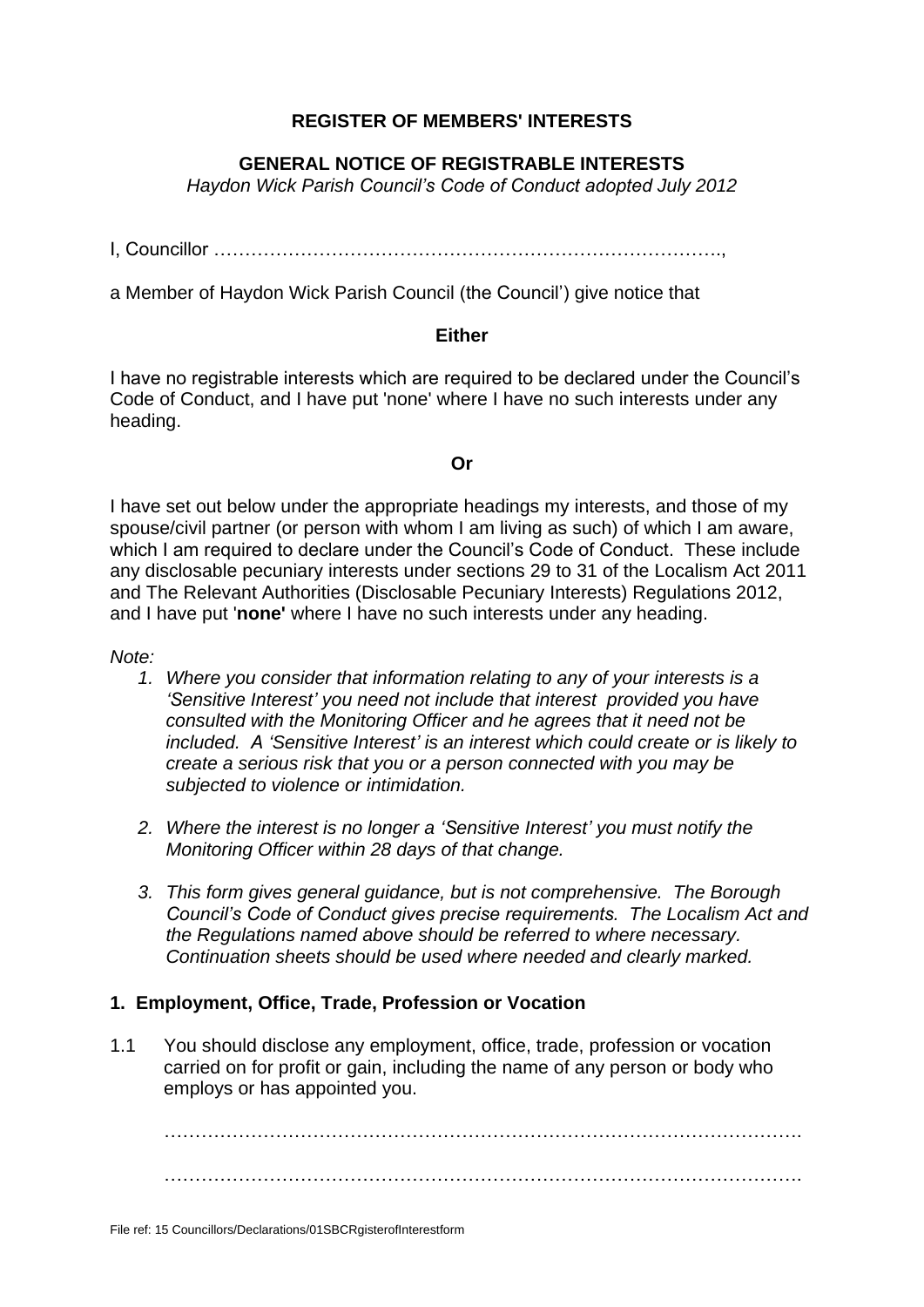And of your spouse/civil partner (or person with whom you are living as such) of which you are aware

…………………………………………………………………………………………..

………………………………………………………………………………………….

## **2. Sponsorship**

2.1. You should declare any payment or provision of any other financial benefit (other than from the Council) made or provided within the last 12 months in respect of expenses incurred by you in carrying out your duties as a member, or towards your election expenses.

*Note - This includes any payment or financial benefit from a trade union*

………………………………………………………………………………………….. ………………………………………………………………………………………….

And of your spouse/civil partner (or person with whom you are living as such) of which you are aware

…………………………………………………………………………………………..

………………………………………………………………………………………….

# **3. Securities**

3.1 You should detail any beneficial interest in securities of a body which has to your knowledge a place of business or land in the Parish of Haydon Wick and **either** the total nominal value of the securities exceeds £25,000 or one hundredth of the total issued share capital, **or** one hundredth of the total issued share capital of any class of shares issued.

………………………………………………………………………………………….. ………………………………………………………………………………………….

And of your spouse/civil partner (or person with whom you are living as such) of which you are aware

………………………………………………………………………………………….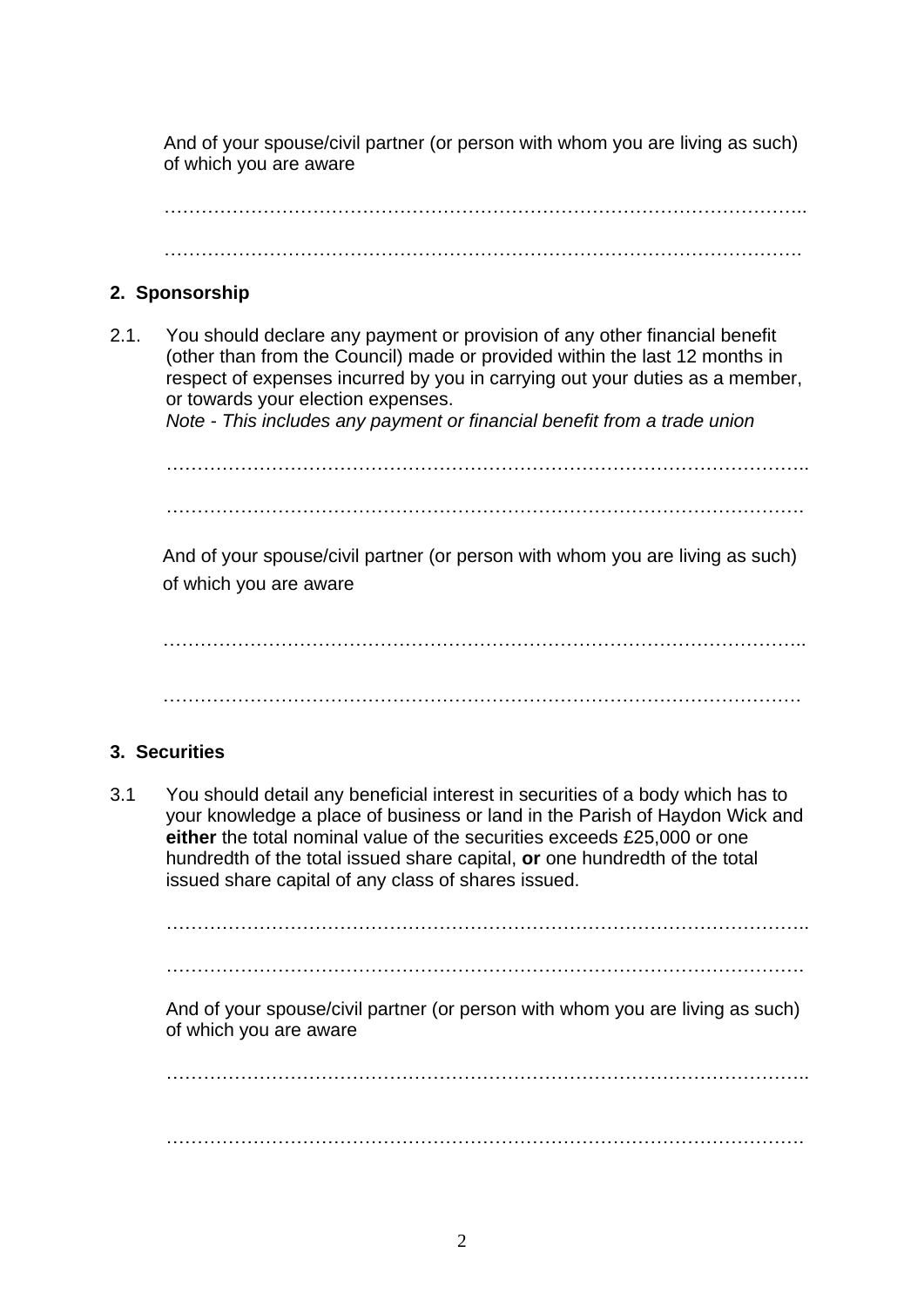## **4. Contracts**

4.1 You should detail any current undischarged contract made between you, or a body in which you have a beneficial interest, and the Council under which goods or services are to be provided or works are to be executed.

…………………………………………………………………………………………. ………………………………………………………………………………………….

And of your spouse/civil partner (or person with whom you are living as such) of which you are aware

…………………………………………………………………………………………. ………………………………………………………………………………………….

# **5. Land, Licences and Corporate Tenancies**

5.1 Land

You should detail any beneficial interest in land with the Parish (excluding any easement, or right in or over land which does not carry the right to occupy or receive income).

…………………………………………………………………………………………..

………………………………………………………………………………………….

And of your spouse/civil partner (or person with whom you are living as such) of which you are aware

………………………………………………………………………………………….. ………………………………………………………………………………………….

5.2 Licences

You should detail any licence (alone or jointly with others) to occupy land in the Parish for a month or longer.

…………………………………………………………………………………………..

………………………………………………………………………………………….

And of your spouse/civil partner (or person with whom you are living as such) of which you are aware

…………………………………………………………………………………………..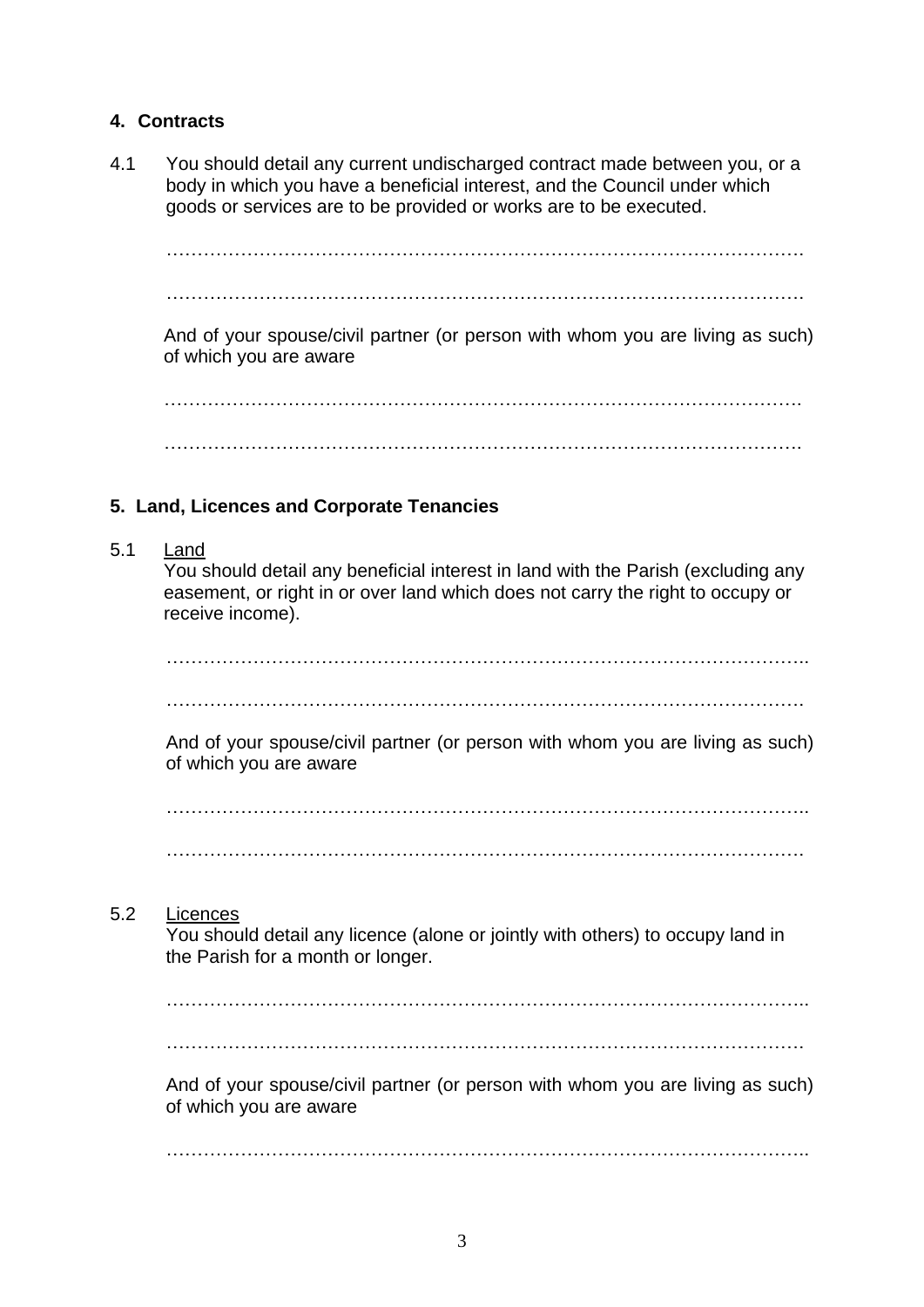5.3 Corporate Tenancies

You should detail any tenancy where to your knowledge, the Council is the landlord and the tenant is a body in which you have a beneficial interest.

………………………………………………………………………………………….. And any such tenancy of your spouse/civil partner (or person with whom you are living as such) of which you are aware

…………………………………………………………………………………………..

### **6. Membership of other bodies**

6.1 Any body of which you are a member or in a position of general control or management and to which you are appointed or nominated by the Council.

…………………………………………………………………………………………. ………………………………………………………………………………………….

………………………………………………………………………………………….

6.2 Any body exercising functions of a public nature of which you are a member or in a position of general control or management.

…………………………………………………………………………………………. ………………………………………………………………………………………….

6.3 Any body directed to charitable purposes of which you are a member or in a position of general control or management.

…………………………………………………………………………………………. ………………………………………………………………………………………….

6.4 Any body one of whose principal purposes includes the influence of public opinion or policy (including any political party or trade union) of which you are a member or in a position of general control or management.

…………………………………………………………………………………………. ………………………………………………………………………………………….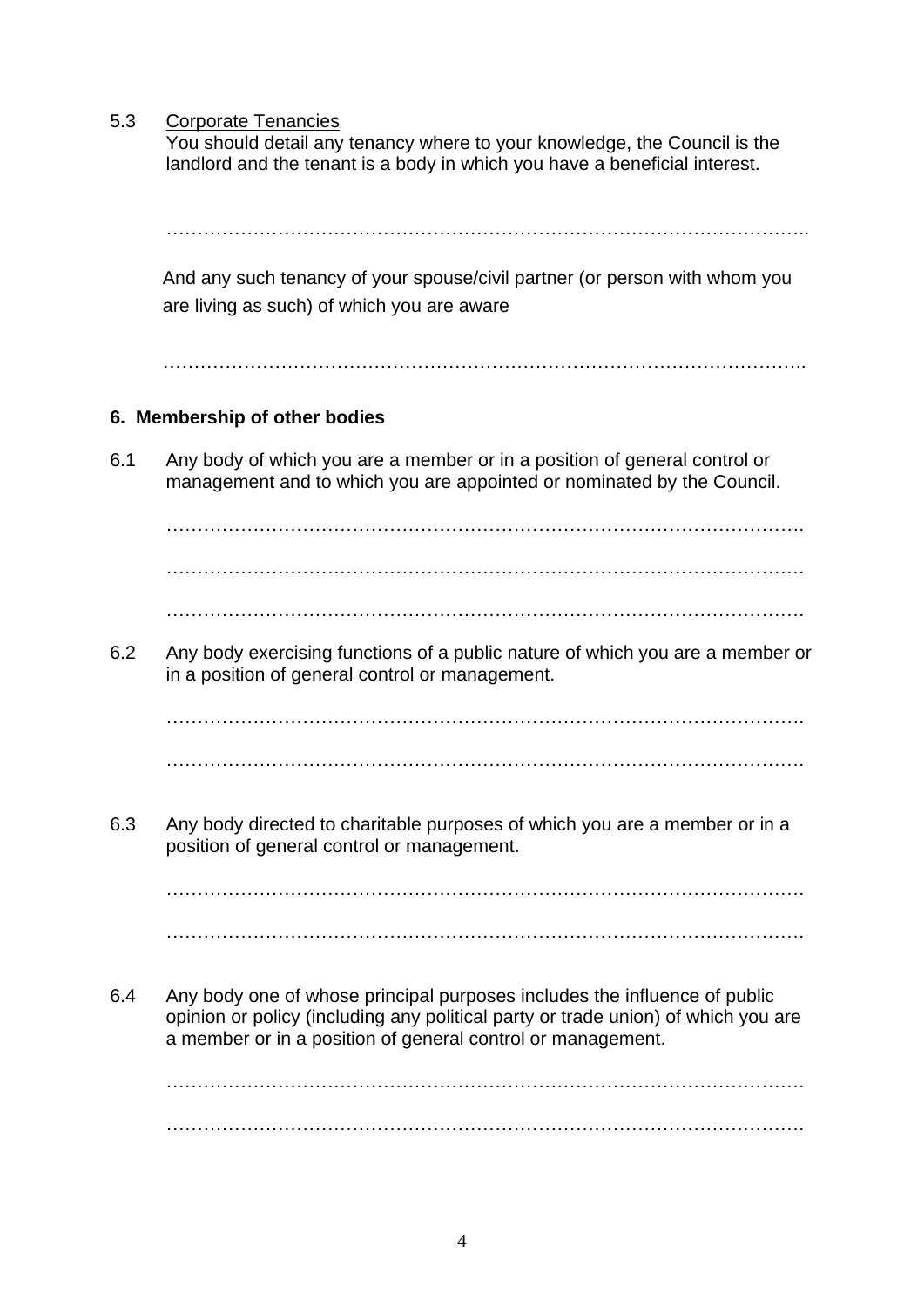### **7. Disclosure of Gifts and Hospitality**

7.1 You must reveal the name of any person from whom you have received a gift or hospitality with an estimated value of at least £50 which you have received in your capacity as a member of the Council.

| Date of receipt of<br><b>Gift/Hospitality</b> | <b>Name of Donor</b> | <b>Reason and Nature of</b><br><b>Gift/Hospitality</b> |
|-----------------------------------------------|----------------------|--------------------------------------------------------|
|                                               |                      |                                                        |
|                                               |                      |                                                        |
|                                               |                      |                                                        |
|                                               |                      |                                                        |
|                                               |                      |                                                        |
|                                               |                      |                                                        |
|                                               |                      |                                                        |

*You are reminded that you must update the register within 28 days of receiving any further gift or hospitality with an estimated value of at least £50 by completing a continuation sheet.*

### **8. Changes to Registered Interests**

- 8.1. I understand that I must, within 28 days of becoming aware of any new or change in the above interests, including any change in relation to a sensitive interest, provide written notification thereof to the Council's Monitoring Officer.
- 8.2. I recognise that it is a breach of the Council's Code of Conduct to:
	- (1) omit information that ought to be given in this notice;
	- (2) provide information that is materially false or misleading;
	- (3) fail to give further notices in order to
		- bring up to date information given in this notice;
		- declare an interest that I acquire after the date of this notice and have to declare

and that any breach of the Code of Conduct can be referred to the Standards **Committee** 

8.3 I understand that failure (without reasonable excuse) to register or disclose any disclosable pecuniary interest in accordance with section 30(1) or 31(2),